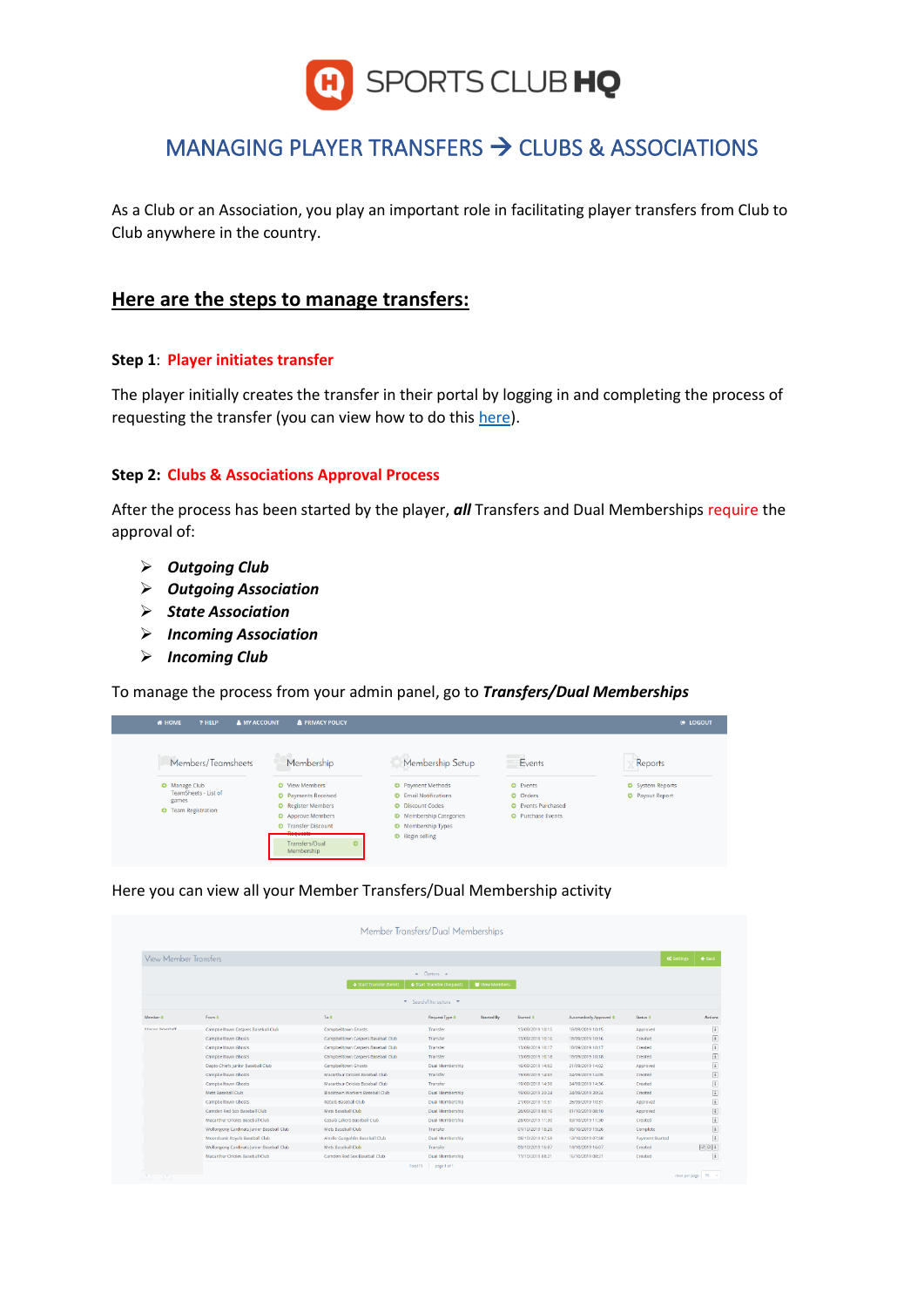

# You can act against each Transfer by selecting an option under the Actions column

|                          |                                           | Member Transfers/Dual Memberships |                                 |                   |                      |                          |                                |                                                                                                                                                                                                                                           |
|--------------------------|-------------------------------------------|-----------------------------------|---------------------------------|-------------------|----------------------|--------------------------|--------------------------------|-------------------------------------------------------------------------------------------------------------------------------------------------------------------------------------------------------------------------------------------|
|                          | View Member Transfers                     |                                   |                                 |                   |                      |                          | <b>O</b> <sup>e</sup> Settings | $\leftarrow$ Back                                                                                                                                                                                                                         |
|                          |                                           |                                   | Options $\triangle$<br>$\Delta$ |                   |                      |                          |                                |                                                                                                                                                                                                                                           |
|                          |                                           | Start Transfer (Send)             | ← Start Transfer (Request)      |                   | Wew Members          |                          |                                |                                                                                                                                                                                                                                           |
|                          |                                           | $\mathbf{v}$                      | Search/filter options $\bullet$ |                   |                      |                          |                                |                                                                                                                                                                                                                                           |
| Member $\Leftrightarrow$ | From $\triangleq$                         | To $\bullet$                      | <b>Request Type ♦</b>           | <b>Started By</b> | Started <sup>o</sup> | Automatically Approved ● | Status <b>≑</b>                |                                                                                                                                                                                                                                           |
|                          | Surfers Paradise                          | Castle Hill Knights Baseball Club | Transfer                        |                   | 10/09/2019 18:45     | 15/09/2019 18:45         | Created                        | $\mathbb{Z}[\mathbb{Q}]$ i                                                                                                                                                                                                                |
|                          | Castle Hill Knights Baseball Club         | Thornleigh Baseball Club          | Transfer                        |                   |                      |                          |                                |                                                                                                                                                                                                                                           |
|                          |                                           |                                   |                                 |                   | 12/09/2019 09:56     | 17/09/2019 09:56         | Created                        |                                                                                                                                                                                                                                           |
|                          | Castle Hill Knights Baseball Club         | Thornleigh Baseball Club          | Transfer                        |                   | 12/09/2019 10:00     | 17/09/2019 10:00         | Created                        |                                                                                                                                                                                                                                           |
|                          | Rouse Hill Wildcats Baseball Club         | Castle Hill Knights Baseball Club | Transfer                        |                   | 12/09/2019 18:19     | 17/09/2019 18:19         | Created                        |                                                                                                                                                                                                                                           |
|                          | <b>Ouakers Hill Pirates Baseball Club</b> | Kellyville Baseball Club          | Transfer                        |                   | 12/09/2019 18:31     | 17/09/2019 18:31         | Created                        |                                                                                                                                                                                                                                           |
|                          | Greenway Giants Baseball Club             | Castle Hill Knights Baseball Club | Dual Membership                 |                   | 13/09/2019 09:13     | 18/09/2019 09:13         | Created                        |                                                                                                                                                                                                                                           |
|                          | <b>Blacktown Workers Baseball Club</b>    | Ainslie Gungahlin Baseball Club   | Dual Membership                 |                   | 19/09/2019 16:55     | 24/09/2019 16:55         | Created                        | $\boxed{\mathscr{D}}\boxed{\mathscr{D}}$ i<br>$\boxed{\mathscr{B} \times \mathscr{A}}$<br>$\boxed{\mathbb{Z}\left[\mathbb{Q}\right]$ i<br>$\boxed{\circ}$ $\boxed{\circ}$ i<br>$\mathbb{Z}[\mathbb{Q}]$ i<br>$\mathcal{B}[\mathcal{O}]$ i |

- The  $\boxed{\textcircled{\mathbb{Z}}}$  is to approve the transfer
- The  $\circledcirc$  is to deny the transfer

The  $\boxed{\color{blue}\mathbb{I}}$  will let you review the transfer information

### **Reviewing the Transfer**

|                                            |                                                                                                         | <b>Transfer Request</b> |                                      |  |  |  |  |
|--------------------------------------------|---------------------------------------------------------------------------------------------------------|-------------------------|--------------------------------------|--|--|--|--|
|                                            | Member Member Name                                                                                      |                         |                                      |  |  |  |  |
|                                            | From Gold Coast - Surfers Paradise                                                                      |                         |                                      |  |  |  |  |
|                                            | Current Junior League (BQ - Summer)                                                                     |                         |                                      |  |  |  |  |
| Categories                                 |                                                                                                         |                         |                                      |  |  |  |  |
|                                            | To BNSW HJBA - Castle Hill Knights Baseball Club                                                        |                         |                                      |  |  |  |  |
|                                            | Started By Baseball QLD                                                                                 |                         |                                      |  |  |  |  |
|                                            | Created 10/09/2019 18:45                                                                                |                         |                                      |  |  |  |  |
|                                            | Automatically 15/09/2019 18:45                                                                          |                         |                                      |  |  |  |  |
| Approve on                                 |                                                                                                         |                         |                                      |  |  |  |  |
|                                            | Status <b>Created</b>                                                                                   |                         |                                      |  |  |  |  |
| Reason                                     | I am wanting to register<br>with the Castle Hill Knights as we are moving to NSW<br>dob<br>Processed by |                         |                                      |  |  |  |  |
|                                            |                                                                                                         |                         |                                      |  |  |  |  |
|                                            |                                                                                                         |                         |                                      |  |  |  |  |
| Approvals                                  |                                                                                                         |                         |                                      |  |  |  |  |
| Name                                       |                                                                                                         | <b>Status</b>           | Date                                 |  |  |  |  |
| Surfers Paradise                           |                                                                                                         | Approved                | 16/09/2019 13:08                     |  |  |  |  |
|                                            | Castle Hill Knights Baseball Club                                                                       | Approved                | 10/09/2019 23:44                     |  |  |  |  |
| <b>Gold Coast</b>                          |                                                                                                         | Approved                | 10/09/2019 18:58                     |  |  |  |  |
| <b>BNSW HJBA</b>                           |                                                                                                         | Created                 |                                      |  |  |  |  |
| <b>Baseball QLD</b><br><b>Baseball NSW</b> |                                                                                                         | Approved<br>Approved    | 10/09/2019 18:57<br>23/09/2019 12:51 |  |  |  |  |